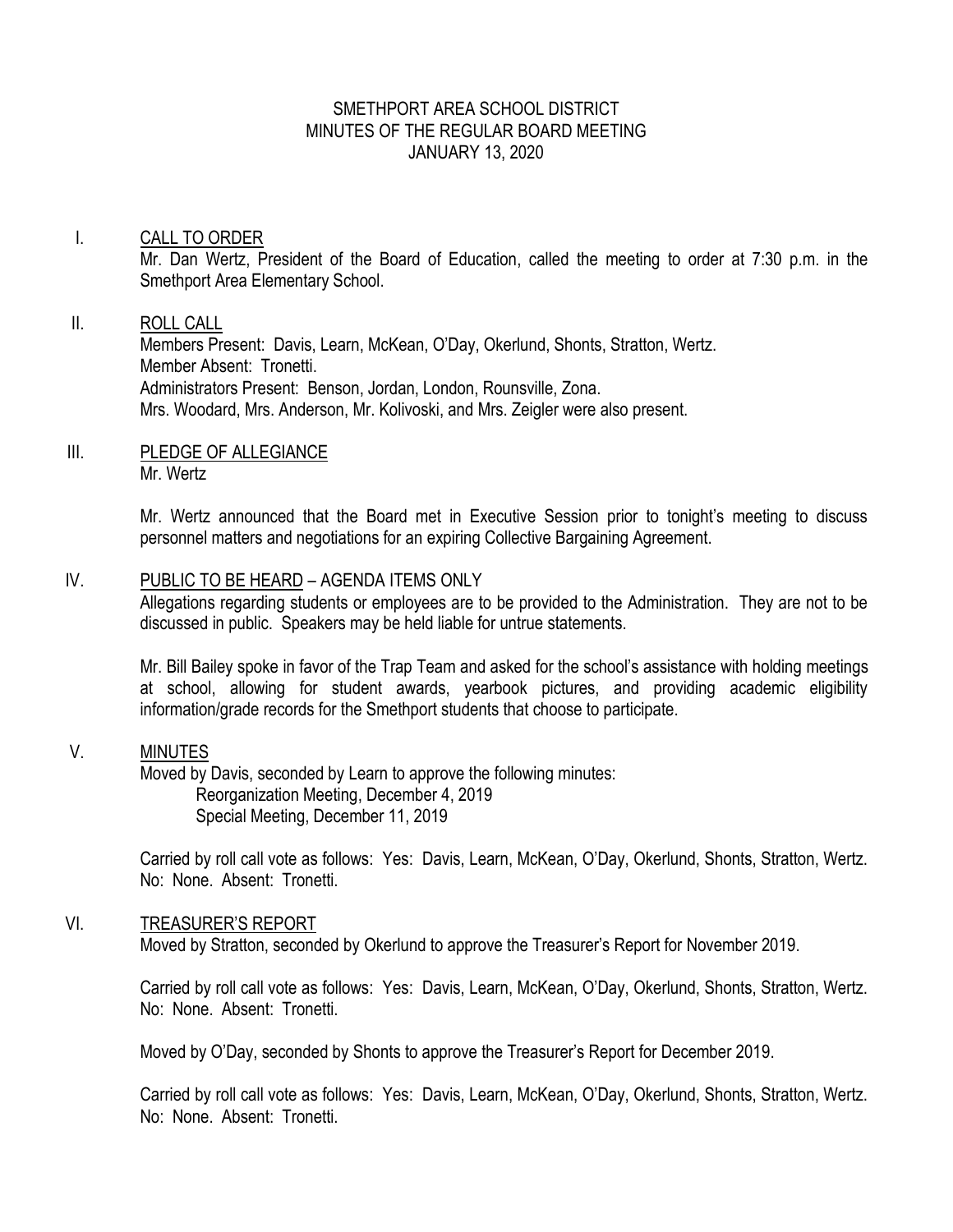Minutes of the Regular Meeting January 13, 2020 Page 2

## VII. BILL AND SALARY LIST

Moved by O'Day, seconded by Davis to approve the January 2020 Bill and Salary List. Mrs. Jordan alerted the Board that checks written in December were entered in Tenex software in the report format that they have seen in the past. Checks written in January were entered in the new Skyward Qmlativ software and the Skyward reports display those checks. She also indicated that we may be trying other report formats before we decide on one to use moving forward.

Carried by roll call vote as follows: Yes: Davis, Learn, McKean, O'Day, Okerlund, Shonts, Stratton, Wertz. No: None. Absent: Tronetti.

#### VIII. COMMUNICATIONS – None.

#### IX. SUPERINTENDENT'S REPORT

**Mr. David E. London,** Superintendent, asked Mr. Benson to introduce the HS Students of the Month. He introduced Oliver Johnson, Sr. High and Owen Holmberg, Jr. High and recognized both for their accomplishments.

• SASD Data Report – Mr. London provided the Board with a Power Point presentation to present the District-wide student academic data/testing scores as compiled through state testing along with PVAAS, Future Ready Index, and SPP scores. Next month the Principals will provide information related to the individual schools and how the students are doing on state tests.

## X. OLD BUSINESS

1. Moved by O'Day, seconded by Shonts to remove from table the consideration of approving a Community Trap Team.

Carried by roll call vote as follows: Yes: Davis, Learn, McKean, O'Day, Okerlund, Shonts, Stratton, Wertz. No: None. Absent: Tronetti.

#### XI. NEW BUSINESS

(Any new hires under New Business are hired subject to the restriction that the hire will not be finalized unless all of the ACT 168 requirements relative to provisional employment have been met. He/She shall not be permitted to work with or have direct contact with children until all of the mandates of ACT 168 of 2014 have been compiled and the results are determined to be satisfactory to the District).

1. Moved by Stratton, seconded by Shonts to approve the Smethport Area Jr.-Sr. High School Student Activities Account for the period ending December 31, 2019.

Carried by roll call vote as follows: Yes: Davis, Learn, McKean, O'Day, Okerlund, Shonts, Stratton, Wertz. No: None. Absent: Tronetti.

2. Moved by Learn, seconded by Okerlund to approve the following addition(s) to the Substitute Teacher list for the 2019-20 school year (pending proper paperwork):

> Jan Adamoski, Smethport, IU9 Emergency Guest Program Matthew Causer, Turtlepoint, Emergency Thomas Kerek, Kane, Emergency

Carried by roll call vote as follows: Yes: Davis, Learn, McKean, O'Day, Okerlund, Shonts, Stratton, Wertz. No: None. Absent: Tronetti.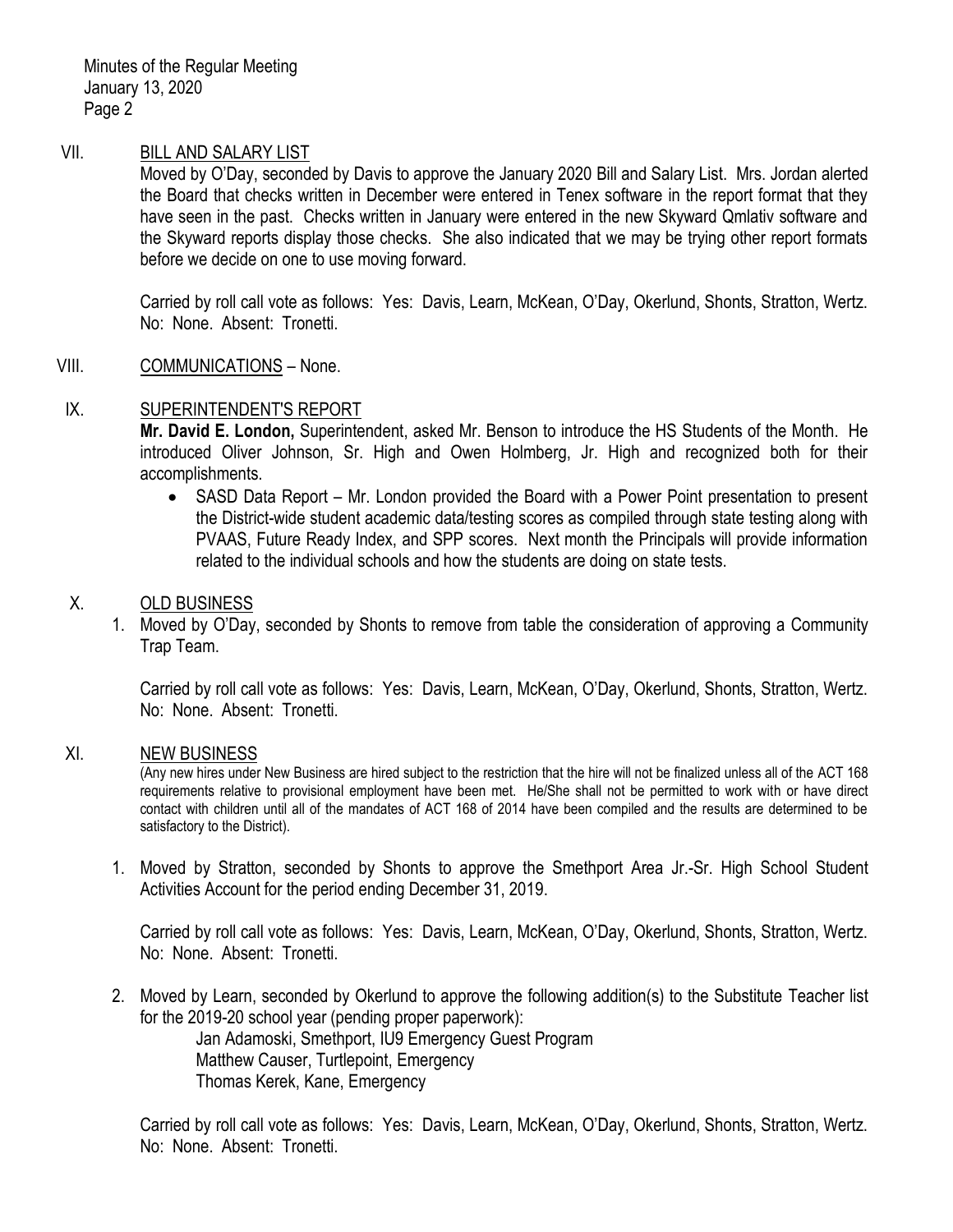Minutes of the Regular Meeting January 13, 2020 Page 3

> 3. Moved by Davis, seconded by Stratton to approve the following Fall Sports Head Coaching Supplemental position(s) for the 2020-21 school year:

Carried by roll call vote as follows: Yes: Davis, Learn, McKean, O'Day, Okerlund, Shonts, Stratton, Wertz. No: None. Absent: Tronetti.

4. Moved by O'Day, seconded by Davis to approve creating a teaching position for a Secondary 7-12 Emotional Support Program.

Carried by roll call vote as follows: Yes: Davis, Learn, McKean, O'Day, Okerlund, Shonts, Stratton, Wertz. No: None. Absent: Tronetti.

5. Moved by Learn, seconded by Stratton to appoint Shawna Wolfgang as a Secondary 7-12 Emotional Support Teacher effective February 3, 2020, starting at Category I (Bachelors), Step 1.

Carried by roll call vote as follows: Yes: Davis, Learn, McKean, O'Day, Okerlund, Shonts, Stratton, Wertz. No: None. Absent: Tronetti.

6. Moved by Okerlund, seconded by Stratton to appoint Brittany Ginkel as a Secondary Learning Support Long-term Substitute Teacher for the Spring Semester of the 2019-20 school year effective February 3, 2020 at Category IV, Step 1.

Carried by roll call vote as follows: Yes: Davis, Learn, McKean, O'Day, Okerlund, Shonts, Stratton, Wertz. No: None. Absent: Tronetti.

7. Moved by O'Day, seconded by Davis to appoint Kristin Strauss as an Elementary Short-term Substitute Teacher from January 14, 2020 to February 28, 2020.

Carried by roll call vote as follows: Yes: Davis, Learn, McKean, O'Day, Okerlund, Shonts, Stratton, Wertz. No: None. Absent: Tronetti.

8. Moved by McKean, seconded by Davis to approve purchasing 2<sup>nd</sup> Semester German Course through VLN from January 13, 2020 through May 28, 2020 at a cost of approximately \$18,900.

Carried by roll call vote as follows: Yes: Davis, Learn, McKean, O'Day, Okerlund, Shonts, Stratton, Wertz. No: None. Absent: Tronetti.

9. Moved by O'Day, seconded by Learn to approve the Audit Report of the Smethport Area School District for the fiscal year ended June 30, 2019 as presented by BWB.

Carried by roll call vote as follows: Yes: Davis, Learn, McKean, O'Day, Okerlund, Shonts, Stratton, Wertz. No: None. Absent: Tronetti.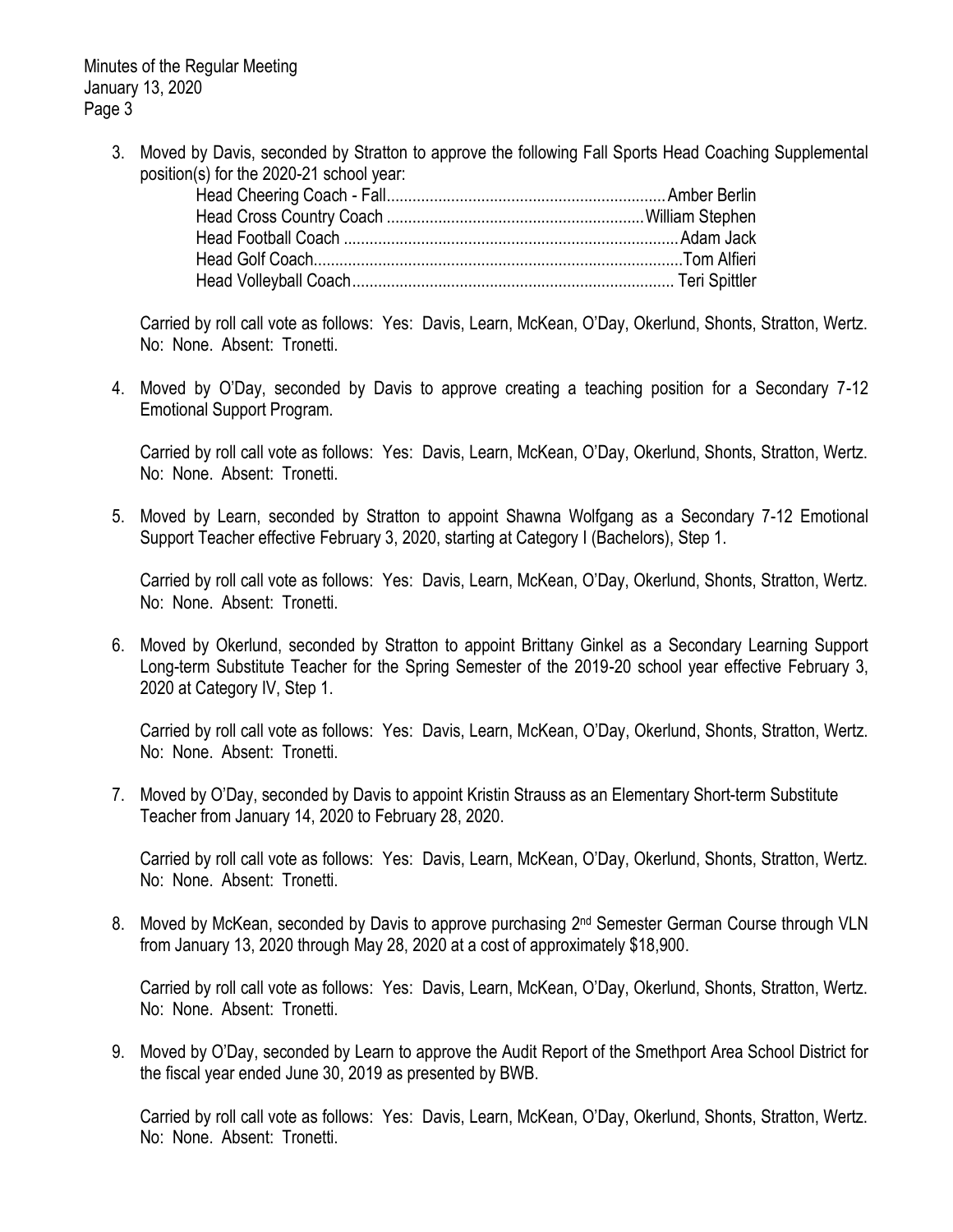Minutes of the Regular Meeting January 13, 2020 Page 4

- 10. Moved by Davis, seconded by McKean to approve the following policies:
	- Policy #224 Care of School Property.
	- Policy #237 Electronic Devices Students.
	- Policy #708 Lending of Equipment & Books.
	- Policy #814 Copyright Material.
	- Policy #815 Acceptable Use of Internet, Computers, & Network Resources.

Carried by roll call vote as follows: Yes: Davis, Learn, McKean, O'Day, Okerlund, Shonts, Stratton, Wertz. No: None. Absent: Tronetti.

11. Moved by Shonts, seconded by Stratton to approve members of the DECA Club to attend the PA State DECA Conference in Hershey, PA from February 19-21, 2020.

Carried by roll call vote as follows: Yes: Davis, Learn, McKean, O'Day, Okerlund, Shonts, Stratton, Wertz. No: None. Absent: Tronetti.

12. Moved by Okerlund, seconded by Davis to approve the SASD Elem & HS as a site based mentoring location for Big Brothers & Big Sisters.

Carried by roll call vote as follows: Yes: Davis, Learn, McKean, O'Day, Okerlund, Shonts, Stratton, Wertz. No: None. Absent: Tronetti.

13. Moved by O'Day, seconded by Shonts to approve a Repository sale of a property in Sergeant Township as requested by the McKean County Tax Claim Bureau.

Carried by roll call vote as follows: Yes: Davis, Learn, McKean, O'Day, Okerlund, Shonts, Stratton, Wertz. No: None. Absent: Tronetti.

14. Moved by O'Day, seconded by McKean to approve a MOU with the Smethport Regional Youth Trap Team (SRYTT) as presented.

Carried by roll call vote as follows: Yes: Davis, McKean, O'Day, Okerlund, Shonts, Stratton. No: None. Absent: Tronetti. Abstain: Learn, Wertz.

15. Moved by Okerlund, seconded by Stratton to approve SRYTT list of Volunteer Instructors, Coaches, and Volunteers as presented and pending proper paperwork.

Carried by roll call vote as follows: Yes: Davis, Learn, McKean, O'Day, Okerlund, Shonts, Stratton, Wertz. No: None. Absent: Tronetti.

## **INFORMATION ITEMS:**

- Review 2020-2021 School Calendar.
- Sherri Swanson will be filling in for Mary Kay Peters, during her illness, as Hamlin Township Tax Collector until further notice.
- Mel Burt's request to transfer into the full-time Elementary Cafeteria position was approved. Her first day in the position was January 2, 2020. Heather Snyder's request to transfer into the part-time 5 hr. High School Cafeteria position was approved. Her first day in the position was January 9, 2020.